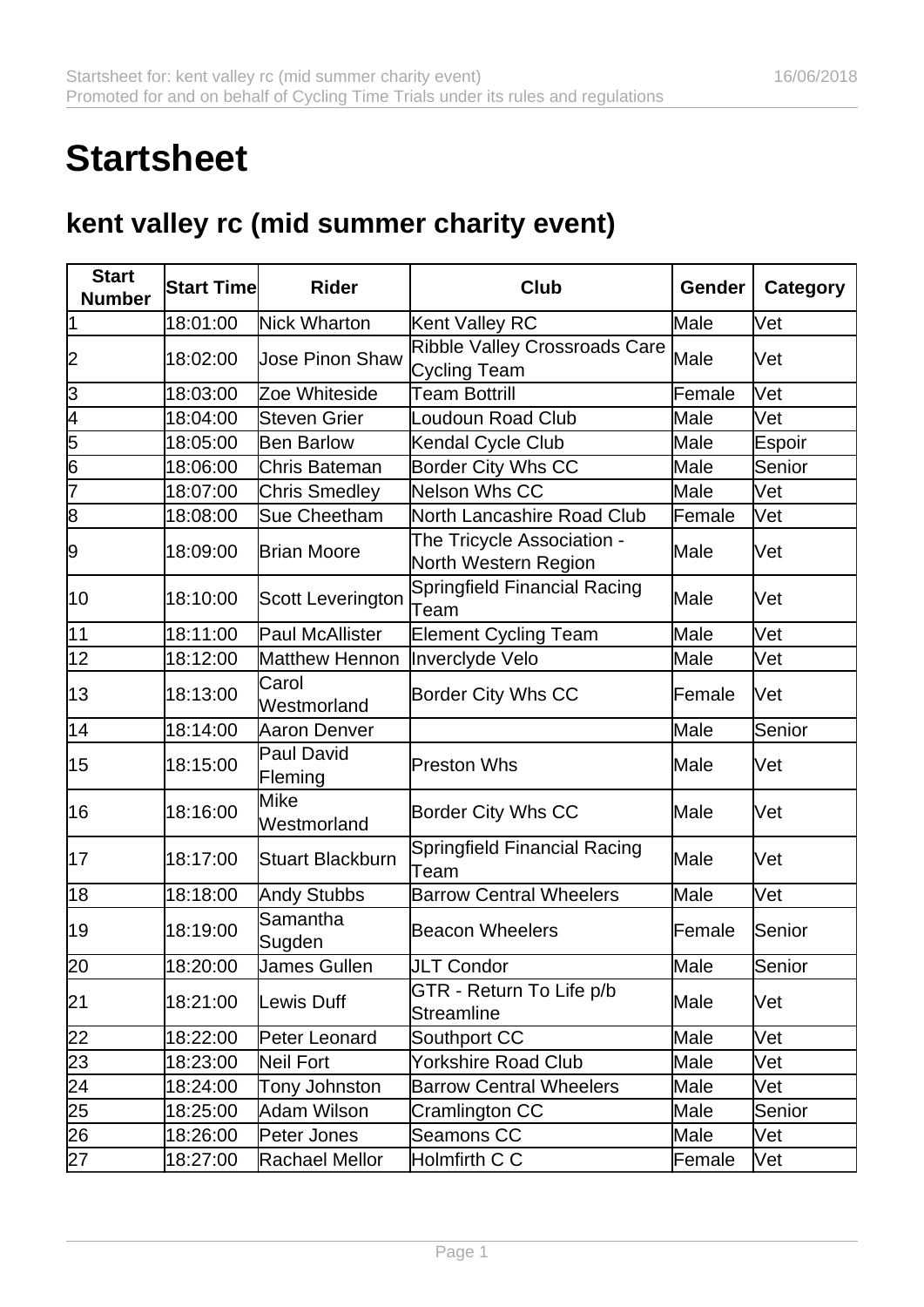| <b>Start</b><br><b>Number</b> | <b>Start Time</b> | <b>Rider</b>                     | Club                                                      | Gender | <b>Category</b> |
|-------------------------------|-------------------|----------------------------------|-----------------------------------------------------------|--------|-----------------|
| 28                            | 18:28:00          | Elizabeth<br>Pressage            | University of Bath Cycling Club Female                    |        | Senior          |
| 29                            | 18:29:00          | Louise Hamilton                  | <b>Mountain Goat Performance</b><br><b>Cycle Coaching</b> | Female | Vet             |
| 30                            | 18:30:00          | Andrew Hall                      | <b>GS Metro</b>                                           | Male   | Senior          |
| 31                            | 18:31:00          | <b>James Atkinson</b>            | Pendle Forest CC                                          | Male   | Senior          |
| $\overline{32}$               | 18:32:00          | Martin Welsh                     | <b>Pendle Forest CC</b>                                   | Male   | Vet             |
| 33                            | 18:33:00          | Colin Stevenson                  | Kelso Wheelers Cycling Club                               | Male   | Senior          |
| $\overline{34}$               | 18:34:00          | Ron Hallam                       | <b>South Pennine RC</b>                                   | Male   | Vet             |
| 35                            | 18:35:00          | <b>Daniel Shaw</b>               | <b>Halifax Imperial Wheelers</b>                          | Male   | Vet             |
| 36                            | 18:36:00          | Andrew<br>Hathaway               |                                                           | Male   | Senior          |
| 37                            | 18:37:00          | Neil Hughes-<br><b>Hutchings</b> | Morden CRC                                                | Male   | Senior          |
| 38                            | 18:38:00          | Martin Engstrom                  | <b>Garstang Cycling Club</b>                              | Male   | lVet            |
| 39                            | 18:39:00          | Sarah Jepson                     |                                                           | Female | Senior          |
| 40                            | 18:40:00          | Angus MacInnes                   | Royal Air Force Cycling<br><b>Association</b>             | Male   | Vet             |
| 41                            | 18:41:00          |                                  | David Hargreaves North Lancashire Road Club               | Male   | Vet             |
| $\overline{42}$               | 18:42:00          | Martin Worner                    |                                                           | Male   | Vet             |
| 43                            | 18:43:00          | John Lowe                        | <b>Withington Wheelers</b>                                | Male   | Vet             |
| 44                            | 18:44:00          | Wendy Drake                      |                                                           | Female | lVet            |
| 45                            | 18:45:00          | <b>Tony Greenhalgh</b>           | <b>Tactic Sport UK Race Team</b>                          | Male   | Vet             |
| $\overline{46}$               | 18:46:00          | Paul Ashworth                    | <b>East Lancashire RC</b>                                 | Male   | Senior          |
| $\overline{47}$               | 18:47:00          | Uonny Hill                       | <b>Barrow Central Wheelers</b>                            | Male   | Vet             |
| 48                            | 18:48:00          | Peter Smith                      | Hawick Cycling Club                                       | Male   | Vet             |
| 49                            | 18:49:00          | Kath Finn                        | Kendal Cycle Club                                         | Female | Vet             |
| 50                            | 18:50:00          | <b>Steve Smales</b>              | Harrogate Nova CC                                         | Male   | Vet             |
| 51                            | 18:51:00          | lan Haddock                      | <b>Warrington Road Club/Horton</b><br>Light Engineering   | Male   | Vet             |
| 52                            | 18:52:00          | Chris Anderson                   | Lakes Road Club                                           | Male   | Vet             |
| 53                            | 18:53:00          | Denis Thompson                   | <b>West Pennine Road Club</b>                             | Male   | Vet             |
| $\overline{54}$               | 18:54:00          | Peter Haigh                      | <b>Nelson Whs CC</b>                                      | Male   | Vet             |
| 55                            | 18:55:00          | <b>Tristan Pilling</b>           | Team SB Hub                                               | Male   | <b>Espoir</b>   |
| 56                            | 18:56:00          | Peter Lindfield                  | Rapha Cycling Club                                        | Male   | Senior          |
| 57                            | 18:57:00          | Stephen<br>Glenwright            | VTTA (Merseyside)                                         | Male   | Vet             |
| 58                            | 18:58:00          | Paul Shallicker                  | Coveryourcar.co.uk RT - Fitted<br>and Tailored Car Covers | Male   | Vet             |
| 59                            | 18:59:00          | Max Bentley                      | East Lancashire RC                                        | Male   | Espoir          |
| 60                            | 19:00:00          | Gethin Butler                    | <b>Preston Whs</b>                                        | Male   | Vet             |
| 61                            | 19:01:00          | Ben Watson                       | Glossop Kinder Velo Cycling<br>Club                       | Male   | Para-cyclist    |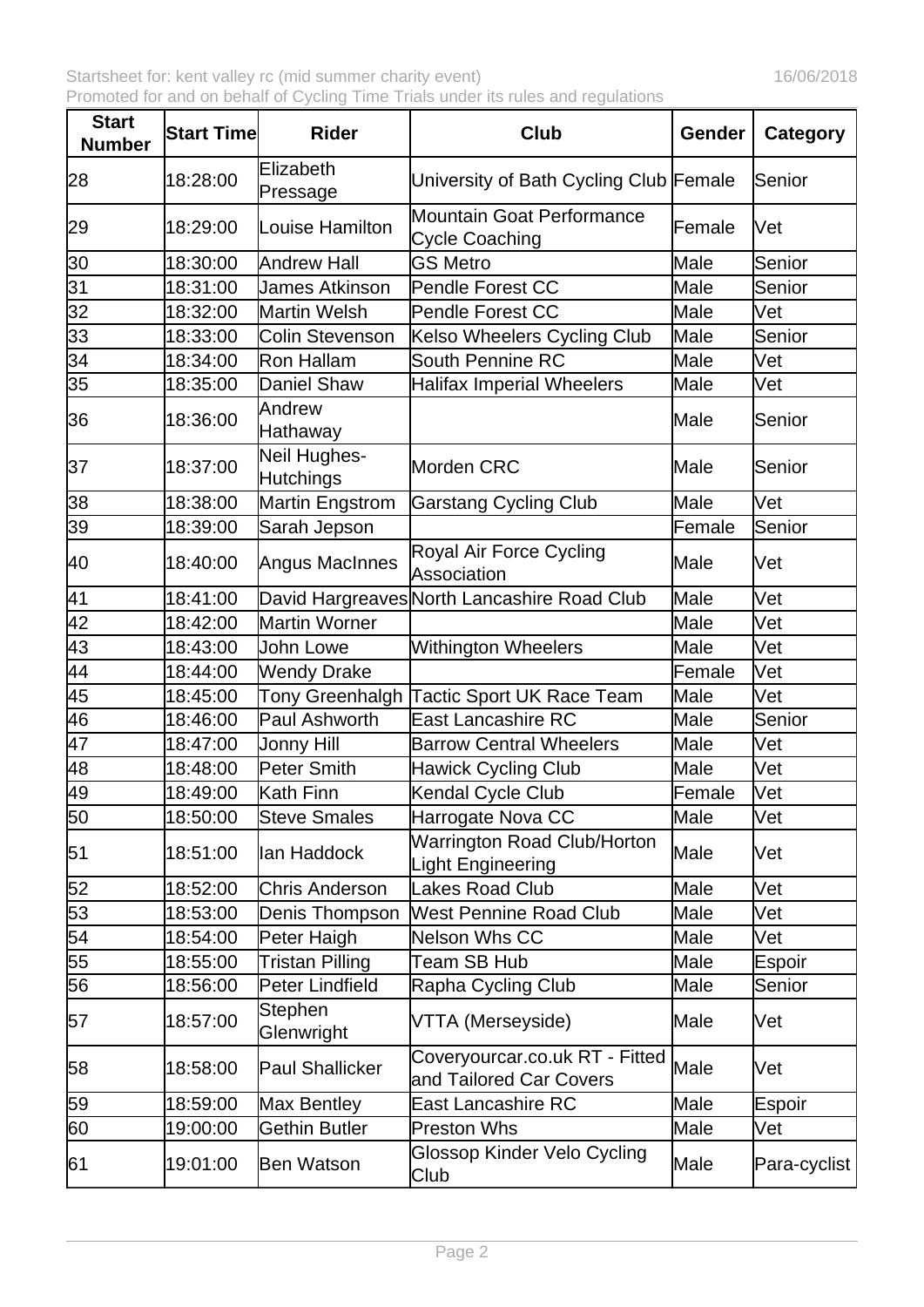| <b>Start</b><br><b>Number</b> | <b>Start Time</b> | <b>Rider</b>           | <b>Club</b>                                               | <b>Gender</b> | <b>Category</b> |
|-------------------------------|-------------------|------------------------|-----------------------------------------------------------|---------------|-----------------|
| 62                            | 19:02:00          | <b>Rod Brooks</b>      | <b>Warrington Road Club/Horton</b><br>Light Engineering   | Male          | Vet             |
| 63                            | 19:03:00          | Adam Newall            | <b>Horwich Cycling Club</b>                               | Male          | Senior          |
| $\overline{64}$               | 19:04:00          | Phil Roberts           |                                                           | Male          | Vet             |
| 65                            | 19:05:00          | David Turner           | <b>Cleveleys Road Club</b>                                | Male          | Vet             |
| 66                            | 19:06:00          | Henry Moss             | <b>Barrow Central Wheelers</b>                            | Male          | Senior          |
| 67                            | 19:07:00          | lan Lawton             | <b>Hoppers Rollers</b>                                    | Male          | Vet             |
| 68                            | 19:08:00          | Adam Baxter            | <b>Barrow Central Wheelers</b>                            | Male          | Vet             |
| 69                            | 19:09:00          | Anna Docherty          | Liv CC Halo Cycles                                        | Female        | Espoir          |
| $\overline{70}$               | 19:10:00          | Thomas Hanlon          | <b>Tactic Sport UK Race Team</b>                          | Male          | Senior          |
| $\overline{71}$               | 19:11:00          | Alistair Woodman       |                                                           | Male          | Vet             |
| $\overline{72}$               | 19:12:00          | Tony Workman           | Lancashire RC                                             | Male          | Vet             |
| 73                            | 19:13:00          | Benjamin<br>Goodfellow | Fibrax Wrexham RC                                         | Male          | Senior          |
| 74                            | 19:14:00          | Andrew Taylor          | Preston CC                                                | Male          | Vet             |
| 75                            | 19:15:00          | <b>Joe Simons</b>      | Albarosa CC                                               | Male          | Senior          |
| 76                            | 19:16:00          | Louise Kelly           | Kent Valley RC                                            | Female        | Senior          |
| 77                            | 19:17:00          | David Gleave           | Velo Club Cumbria                                         | Male          | Senior          |
| 78                            | 19:18:00          | Douglas Holmes         | <b>Chorley Cycling Club</b>                               | Male          | Vet             |
| 79                            | 19:19:00          | Georgina Cape          | <b>East Lancashire RC</b>                                 | Female        | Vet             |
| 80                            | 19:20:00          | <b>Greg Plummer</b>    | Springfield Financial Racing<br>Team                      | Male          | Vet             |
| 81                            | 19:21:00          | David Trotter          | Lancaster CC                                              | Male          | Senior          |
| 82                            | 19:22:00          | Glenn Bowyer           | Lancashire RC                                             | Male          | Vet             |
| 83                            | 19:23:00          | <b>Jeff Garnett</b>    | <b>Lancaster CC</b>                                       | Male          | Vet             |
| 84                            | 19:24:00          | Graham Sheard          | North Lancashire Road Club                                | Male          | Vet             |
| 85                            | 19:25:00          | Ben Trippier           | <b>East Lancashire RC</b>                                 | Male          | Senior          |
| 86                            | 19:26:00          | <b>Robert Hurst</b>    | Southport CC                                              | Male          | Vet             |
| $\overline{87}$               | 19:27:00          | <b>Ben Huddart</b>     | Lancashire RC                                             | Male          | Senior          |
| 88                            | 19:28:00          | Andrew<br>Henderson    | Velo Club Cumbria                                         | Male          | Vet             |
| 89                            | 19:29:00          | <b>Tracy Hampson</b>   | <b>St Helens Tri</b>                                      | Female        | Vet             |
| 90                            | 19:30:00          | <b>Steve Daintith</b>  | Coveryourcar.co.uk RT - Fitted<br>and Tailored Car Covers | Male          | Vet             |
| 91                            | 19:31:00          | <b>Craig Fenwick</b>   |                                                           | Male          | Vet             |
| 92                            | 19:32:00          | Roy Flanagan           | Rossendale RC                                             | Male          | Vet             |
| 93                            | 19:33:00          | Malcolm Horner         | Warrington Road Club/Horton<br>Light Engineering          | Male          | Vet             |
| 94                            | 19:34:00          | Roger Haydock          | North Lancashire Road Club                                | Male          | Vet             |
| 95                            | 19:35:00          | Paul Russell           | Springfield Financial Racing<br>Team                      | Male          | Vet             |
| 96                            | 19:36:00          | Paul Blackburn         | Coveryourcar.co.uk RT - Fitted<br>and Tailored Car Covers | Male          | Senior          |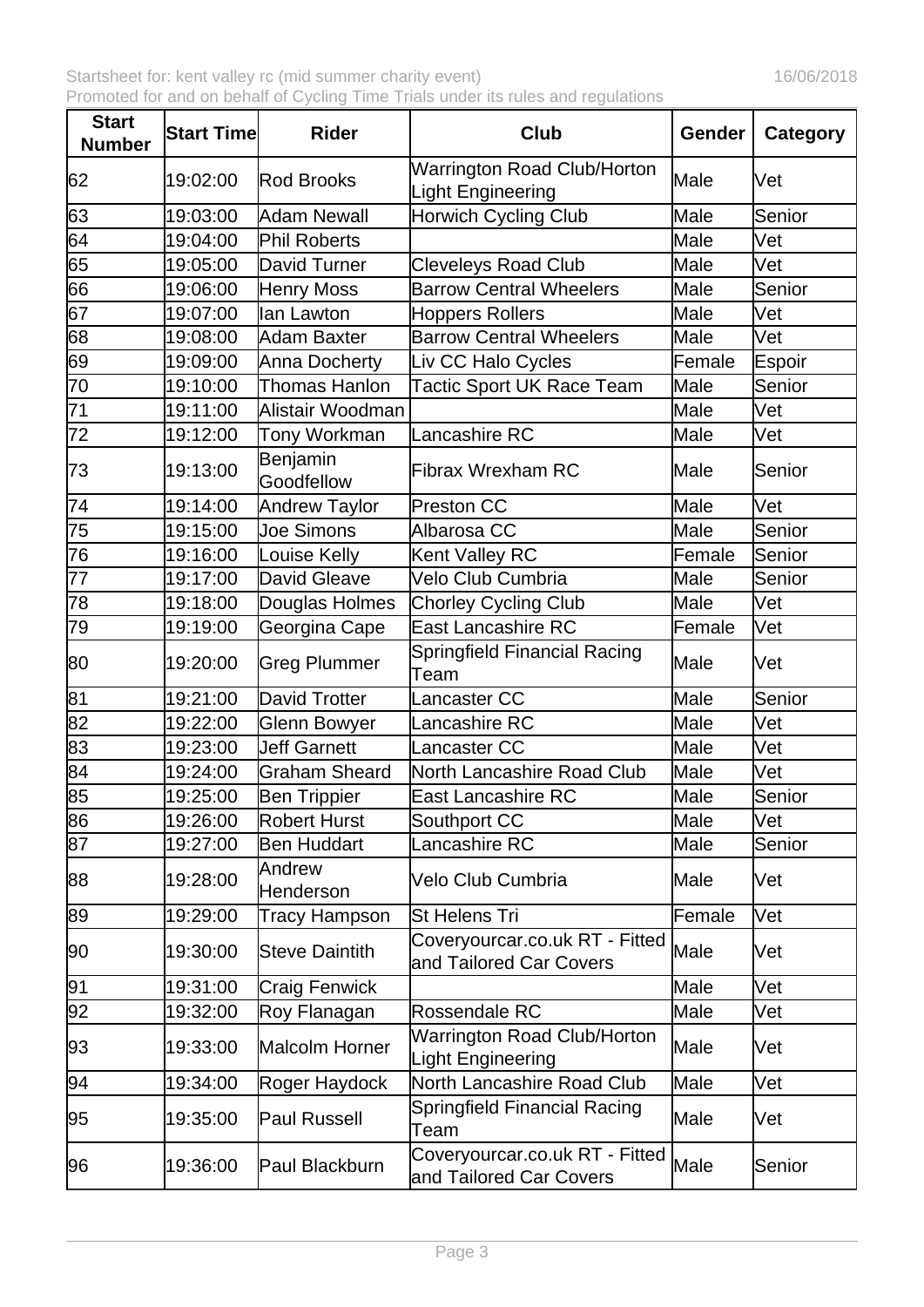| <b>Start</b><br><b>Number</b> | <b>Start Time</b> | <b>Rider</b>                    | Club                                                      | Gender | Category |
|-------------------------------|-------------------|---------------------------------|-----------------------------------------------------------|--------|----------|
| 97                            | 19:37:00          | Shaun Teasdale                  | <b>Stockton Wheelers CC</b>                               | Male   | Vet      |
| 98                            | 19:38:00          | Mark Percival                   | Velo Club Cumbria                                         | Male   | Vet      |
| 99                            | 19:39:00          | Caroline Leighton Lancashire RC |                                                           | Female | Vet      |
| 100                           | 19:40:00          | Dan Taylor                      | Coveryourcar.co.uk RT - Fitted<br>and Tailored Car Covers | Male   | Vet      |
| 101                           | 19:41:00          | Phil Barnes                     |                                                           | Male   | Vet      |
| 102                           | 19:42:00          | Andrew Dent                     | <b>Pendle Forest CC</b>                                   | Male   | Vet      |
| 103                           | 19:43:00          | Chris Dixon                     | Kent Valley RC                                            | Male   | Vet      |
| 104                           | 19:44:00          | William<br>Fairclough           | <b>St Helens CRC</b>                                      | Male   | Vet      |
| 105                           | 19:45:00          | Beau Smith                      |                                                           | Male   | Senior   |
| 106                           | 19:46:00          | Kevin Chadwick                  | Lakes Road Club                                           | Male   | Vet      |
| 107                           | 19:47:00          | Dan Small                       | Teesdale CRC                                              | Male   | Senior   |
| 108                           | 19:48:00          | Karen Bailey                    | East Lancashire RC                                        | Female | Vet      |
| 109                           | 19:49:00          | John Barnett                    | Otley CC                                                  | Male   | Vet      |
| 110                           | 19:50:00          | Philip Jones                    | <b>Transition Race Team</b>                               | Male   | Senior   |
| 111                           | 19:51:00          | Mick Black                      | <b>Springfield Financial Racing</b><br>Team               | Male   | Vet      |
| 112                           | 19:52:00          | Paul King                       | Verulam CC                                                | Male   | Vet      |
| 113                           | 19:53:00          | Andrew Newey                    | <b>Ribble Valley C&amp;RC</b>                             | Male   | Senior   |
| 114                           | 19:54:00          | Philip Worbey                   | Cyclesense CC                                             | Male   | Vet      |
| 115                           | 19:55:00          | Mark Haydock                    | <b>North Lancashire Road Club</b>                         | Male   | Vet      |
| 116                           | 19:56:00          | Anthony Blair                   | Manchester Bicycle Club                                   | Male   | Vet      |
| 117                           | 19:57:00          | Charlotte<br>Boothman           | <b>ABC Centreville</b>                                    | Female | Senior   |
| 118                           | 19:58:00          | Karen Poole                     | <b>Sportstest RT</b>                                      | Female | Vet      |
| 119                           | 19:59:00          | David Bentley                   | <b>East Lancashire RC</b>                                 | Male   | Vet      |
| 120                           | 20:00:00          | Darren Maironis                 | <b>Velotik Racing Team</b>                                | Male   | Vet      |
| 121                           | 20:01:00          | Paul Warrener                   | Rossendale RC                                             | Male   | Vet      |
| 122                           | 20:02:00          | Gregor Sharp                    | <b>Hawick Cycling Club</b>                                | Male   | Vet      |
| 123                           | 20:03:00          | Scott Taylor                    | Springfield Financial Racing<br>Team                      | Male   | Vet      |
| 124                           | 20:04:00          | Richard Dixon                   | Lakes Road Club                                           | Male   | Vet      |
| 125                           | 20:05:00          | Russ Richardson                 | <b>Teesdale CRC</b>                                       | Male   | Vet      |
| 126                           | 20:06:00          | Mervyn Wilson                   | North Lancashire Road Club                                | Male   | Vet      |
| 127                           | 20:07:00          | John McCrory                    | Glasgow United CC                                         | Male   | Vet      |
| 128                           | 20:08:00          | Craig Wilson                    | Nelson Whs CC                                             | Male   | Vet      |
| 129                           | 20:09:00          | <b>Charlotte Carter</b>         | <b>Ribble Valley C&amp;RC</b>                             | Female | Senior   |
| 130                           | 20:10:00          | David Allonby                   | <b>Springfield Financial Racing</b><br>Team               | Male   | Senior   |
| 131                           | 20:11:00          | Shaun McHugh                    | North Lancashire Road Club                                | Male   | Vet      |
| 132                           | 20:12:00          | Paul Kirk                       | Seacroft Whs                                              | Male   | Vet      |
| 133                           | 20:13:00          | <b>Roy Nield</b>                | East Lancashire RC                                        | Male   | Vet      |